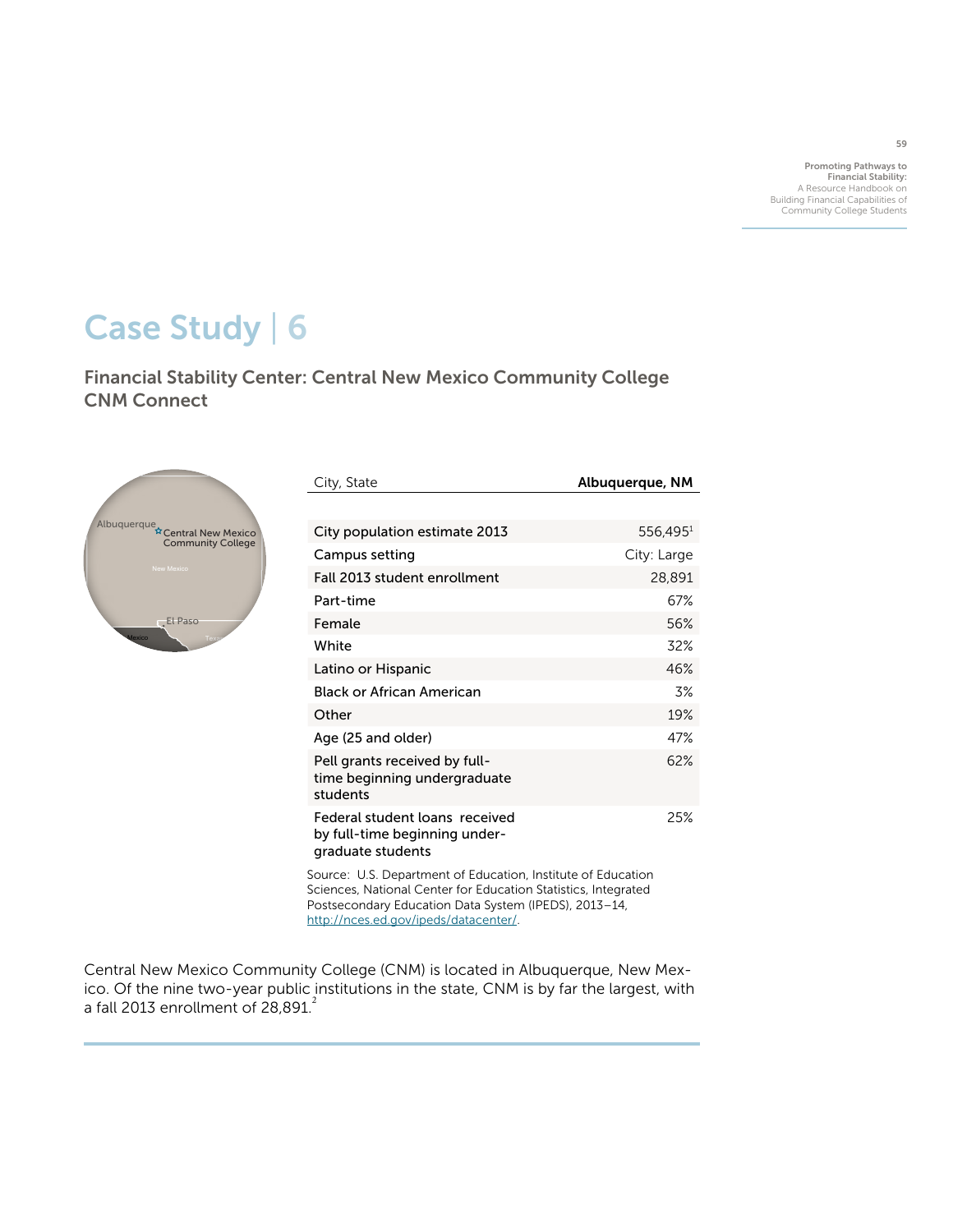#### Summary

With its origins in the Annie E. Casey Foundation Center for Working Families model, which calls for bundling education and employment services, work and income supports, and financial and asset-building services, Central New Mexico Community College's "CNM Connect" program has seen tremendous growth. CNM was the first community college to implement the model, and the CNM Connect program grew from, in 2005, serving 31 at-risk students out of a mobile facility equipped with half a desk to more than 10,000 students and community members in dedicated facilities across seven CNM sites by 2013.

Promoting Pathways to Financial Stability: A Resource Handbook on Building Financial Capabilities of Community College Students

Case Study 6 Financial Stability Center: Central New Mexico Community College CNM Connect

## Area of Need

More than 10 years ago, staff at CNM's School of Adult and General Education, working with prospective and current CNM students across a range of supports including GED, English as a second language (ESL), and developmental education, observed that low retention rates among these students were associated with not only poor academic performance but also financial challenges. These students presented multiple risk factors for dropping out, but staff were surprised to learn that the most commonly recurring topic was money. CNM staff sought a way to connect more students—even those who were ineligible for financial aid—to public benefits and financial coaches to mitigate the risk that financial challenges pose to students' educational investment. A related goal was to increase students' capacity to manage future challenges and plan for the future.

#### Program Description

In 2005, CNM piloted a Center for Working Families (CWF) model that was conceptualized and funded by the Annie E. Casey Foundation.<sup>3</sup> The CWF approach bundles essential economic supports in accessible locations and aims to help families build self-sufficiency, stabilize their finances, and move ahead. The core pillars of the model include (1) education and employment services, (2) work and income supports, and (3) financial and asset-building services.<sup>4</sup>

CNM's model, which grew out of a CWF approach, is called CNM Connect. It currently has 12 full-time coaches dedicated to helping students achieve their educational goals. The services that it provides are primarily located in centers that have been specifically designed to be inviting places

- where students want to gather,
- where staff, students and their peers interact in a friendly atmosphere,
- where students can study and work, and
- where students can enroll in and receive services and programs.

CNM Connect works with any student who needs support across one or more of the core pillars. A student may be seeking only one thing—such as assistance in putting an appeal packet together to prevent the loss of financial aid—but may end up receiving multiple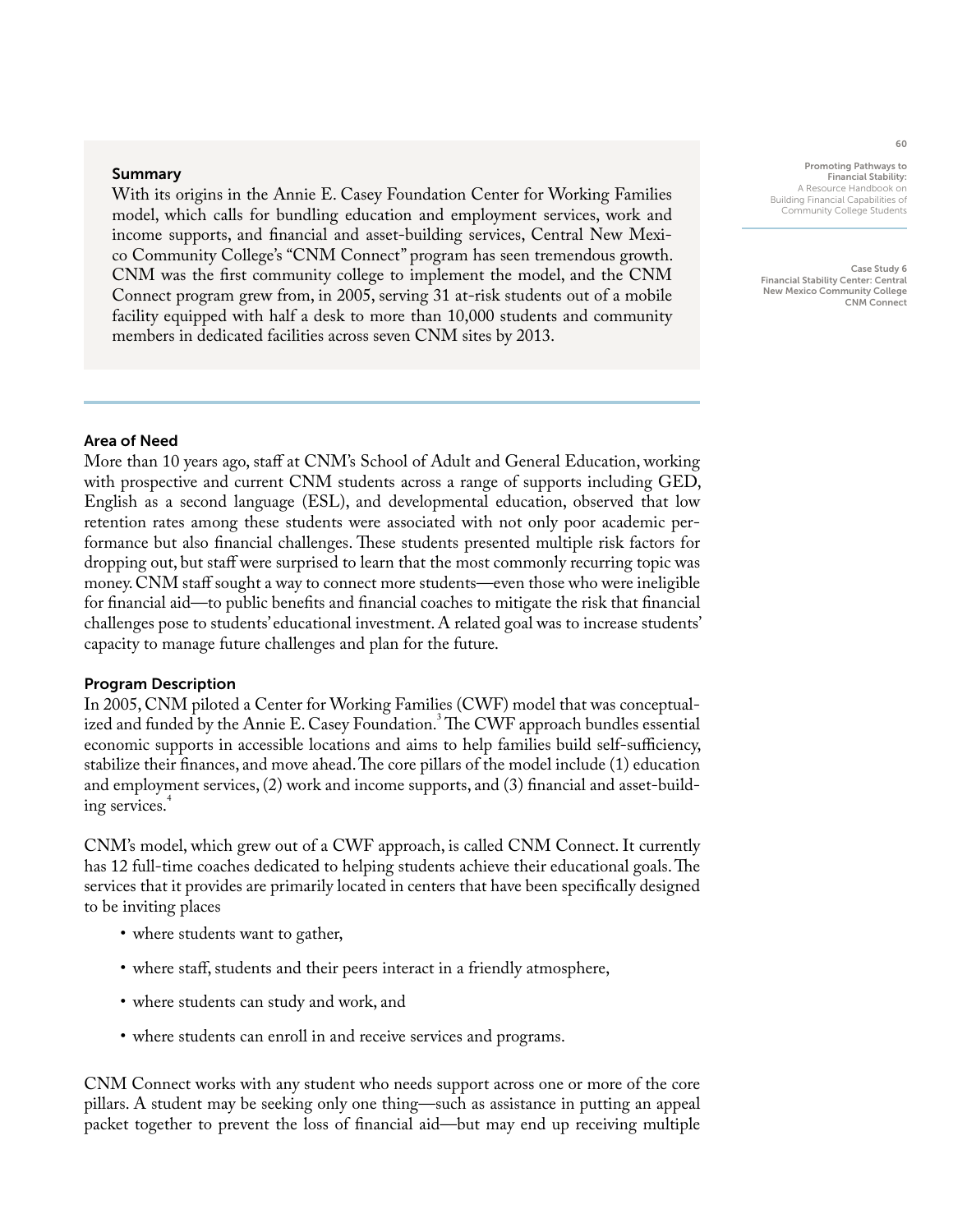services (see the "Utilization and Effectiveness" section). CNM Connect supports students with academic and life goals by connecting them with internal CNM resources as well as external community resources. Specific services include but are not limited to the following:

- free tax preparation,
- legal services for noncriminal issues,
- performance-based scholarships,
- workshops on time management and overcoming test-taking anxiety,
- one-on-one academic and financial coaching, and
- access to an Individual Development Account (IDA) administered by an external community partner called Prosperity Works.

Students enter the program in various ways. In fact, CNM Connect believes: "There are no wrong doors through which students can access college." An actual physical space exists for students, but CNM Connect seeks to develop a shared philosophy among faculty and staff who are expected to work with students in ways that support their goals. The idea is that even those students who never step foot in the center can experience the CNM Connect philosophy:

- Any staff member can help promote awareness of available resources.
- Faculty members can use modes of instruction that promote greater levels of student engagement.
- Any person—faculty, staff, or peer—can provide a strong connection to a student if difficulties arise.<sup>6</sup>

## Exploration and Adoption Phase

Prior to the creation of CNM Connect, the Center for Working Family (CWF) model had been adopted by nonprofits nationwide but to a lesser degree among educational institutions. Aligned in many ways with what community colleges were already doing in terms of career preparation, connection to career pathways, and financial supports, in recent years the model has increasingly been adopted by colleges.<sup>7</sup> CNM was the first community college to test it.

A confluence of events led to the piloting of the CWF model at CNM. Concerned with the low retention rates of those taking developmental education and GED courses, the college's School of Adult and General Education was seeking solutions to address the problem. At the same time, the Annie E. Casey Foundation was beginning to enter the educational sector with the CWF model. But openness to strategies and support were not shared unanimously across CNM's stakeholders.

The college president lent support to the initiative, keeping in mind how best to roll it out in a way that would help it be successful. Believing that those implementing the pilot had certain requirements—the right staff to get it off the ground, the freedom to start the program somewhat discretely, and the room to learn through trial and error—the college leadership sought to remove pressure and facilitate experimentation. At the same time, staff who were

Promoting Pathways to Financial Stability: A Resource Handbook on Building Financial Capabilities of Community College Students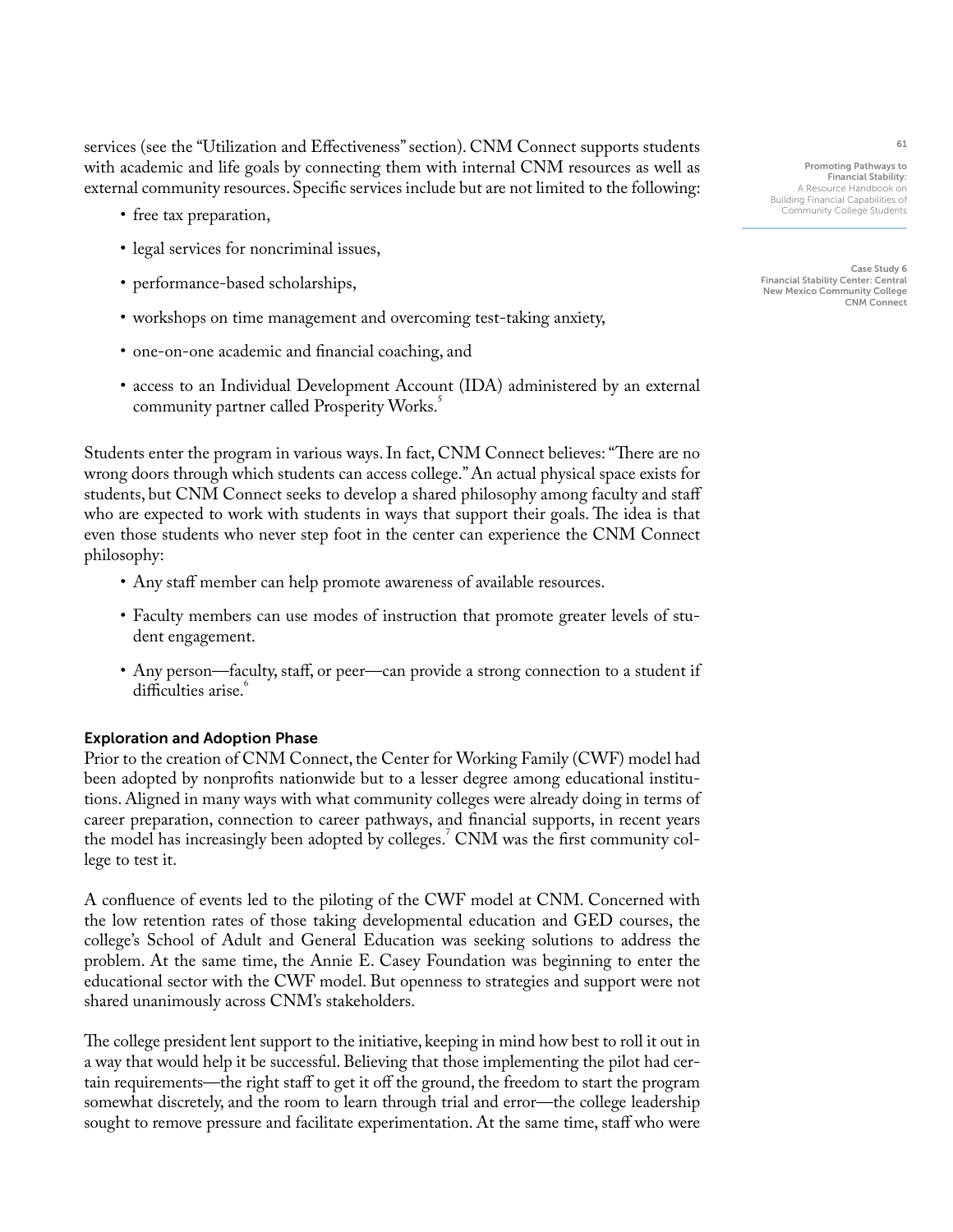selected for the pilot were aware that CNM's data-driven president would be seeking evidence of utilization and success as a requirement for providing continued support.

## Implementation Phase

Leadership selected staff from CNM's School of Adult and General Education to pilot the CWF model. This method increased the likelihood that they would have the necessary level of dedication and competence to make the model operational.

In the earliest days of implementation, the CNM staff who were working to launch the CWF services restricted the program to a narrow target audience. They used scholarships to recruit students who were enrolled in developmental courses and in the Career Technical Education programs.<sup>8</sup> Research indicated that those who were taking these courses were doing the least well and were deemed to be at high risk for dropping out. Students who were interested in learning more about the services offered could meet with staff in the makeshift point of contact—a portable location situated in a parking lot with half a desk and a half-time coach.

An early win for the program was its fit with existing CNM departments. For instance, financial aid staff were interested in and wanted to help those students who were at risk of losing their aid packages regain their good standing. But with caseloads of over 10,000 students, the staff simply lacked the resources. Staff members who deliver the CWF services have the capacity to establish relationships with students, can help them submit appeals to the Financial Aid Office, and can try to connect the students with benefits and scholarships—both performance-based and emergency-based.

As the CWF model grew, it was rebranded as "CNM Connect" for several reasons. Early on, there had been no actual center, so calling it the "Center for Working Families" was misleading. In addition, it was important to the staff and the leadership that CNM take ownership of the model that had its origins in the CWF approach. Giving it a different name helped it to do this. However, it still retains the principles of the CWF approach, which calls for:

- the bundling of services across the three pillars of education and employment services, work and income supports, and financial and asset-building services;
- the use of coaches to provide one-on-one financial and academic supports; and
- the leveraging of partners to augment CNM's efforts that are deemed vital to ensuring financial stability.<sup>10</sup>

As the identity of CNM Connect was taking shape, so, too, were the hiring requirements. Initially, the implementation team didn't have the resources to hire more than a half-time coach. But during the next three years, there were anywhere from one to five full-time coaches. Competent staffing was essential to the program's success, not only to ensure quality delivery of the model but also to avoid the inefficiencies and interruptions that result from staff turnover. As the executive director of CNM Connect points out, it was also important to discover job candidates' attitudes about supporting disadvantaged students. Those who saw welfare recipients as undeserving or lazy would not be suitable. As CNM Connect has diversified its funding base, moving from grant-funded to institutionally funded positions, the pool and quality of job applicants has increased.

Promoting Pathways to Financial Stability: A Resource Handbook on Building Financial Capabilities of Community College Students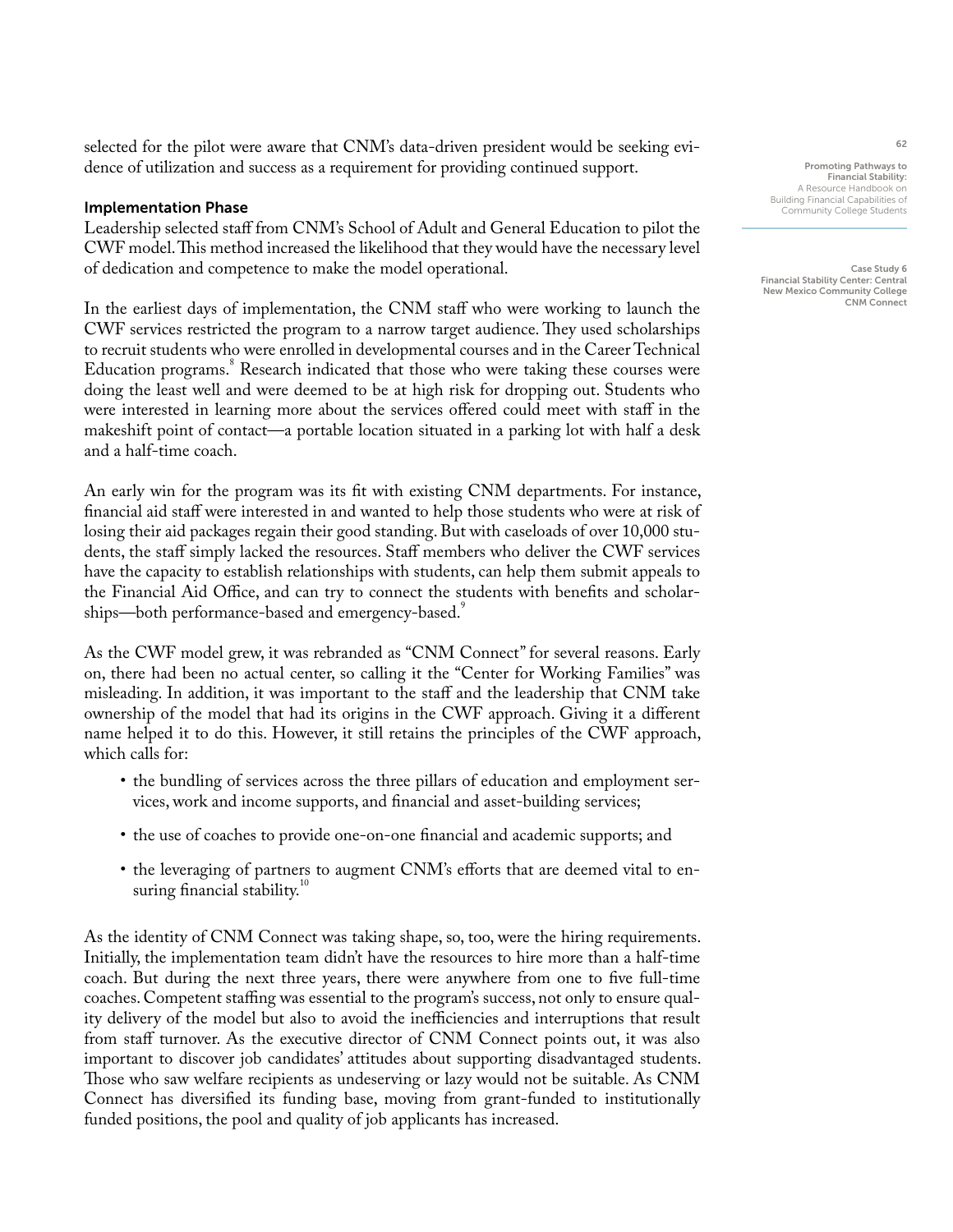Today CNM Connect is quite different from its early days of delivering services from a portable location. There are currently 12 full-time coaches housed in purpose-built facilities across seven sites. Coaches offer students one-on-one assistance with academic and career challenges as well as with issues related to managing personal finances and learning how to build assets. In-person coaching is supplemented by a call center and online support designed to answer questions from students as well as non-students who contact CNM. A 12-week for-credit course on financial education that is offered through the business department allows CNM Connect to deliver more support to at-risk students. Staff promote the for-credit course offering to those who can benefit from the information but who may not need intense services. CNM Connect's identity as a separate institution led to the biggest changes, as shown by the shift from a narrowly defined target audience to any student and a public commitment to the philosophy of CNM Connect.

The CNM president has supported the model and the "no wrong door" philosophy both symbolically and strategically. Her goal is to instill a sense of responsibility in all employees of the college who work with students. At an annual staff convocation a few years ago, CNM distributed T-shirts reading "I am CNM Connect" to all college staff. During personnel meetings, the president regularly impresses upon the audience the importance of the principles of CNM Connect and the role that all staff play in its delivery. On a more strategic level, by allocating institutional dollars to create the infrastructure of the program and develop it, she has helped CNM Connect go from serving 31 students on one campus in 2005 to more than 3,500 across seven sites within fiscal year 2013. (See Figure 1 for cumulative figures.)

# Figure 1 Evolution of CNM Connect



Source: Data for 2013 were provided by Ann Lyn Hall, executive director, CNM Connect Program (February 5, 2014). See also [http://www.cnm.edu/student-resources/get-help/our-story.](http://www.cnm.edu/student-resources/get-help/our-story)

#### Utilization and Effectiveness

Having implemented this evolving program for nine years, CNM is the community college with the most experience at using a Center for Working Families approach.<sup>11</sup> The reach of CNM Connect has been broadened through expanding its target audience from a restricted group to any student, as well as through the use of technology as an alternative means to connect. The result has been a marked increase in the number of students served.

The demographics of the students served also have changed over time, partly as a result of the change in recruitment strategy. When CNM staff used scholarships to recruit students, the program tended to attract older students who were interested in financial assistance. Younger students have proven to be more responsive to CNM Connect's broader programmatic offerings.

Promoting Pathways to Financial Stability: A Resource Handbook on Building Financial Capabilities of Community College Students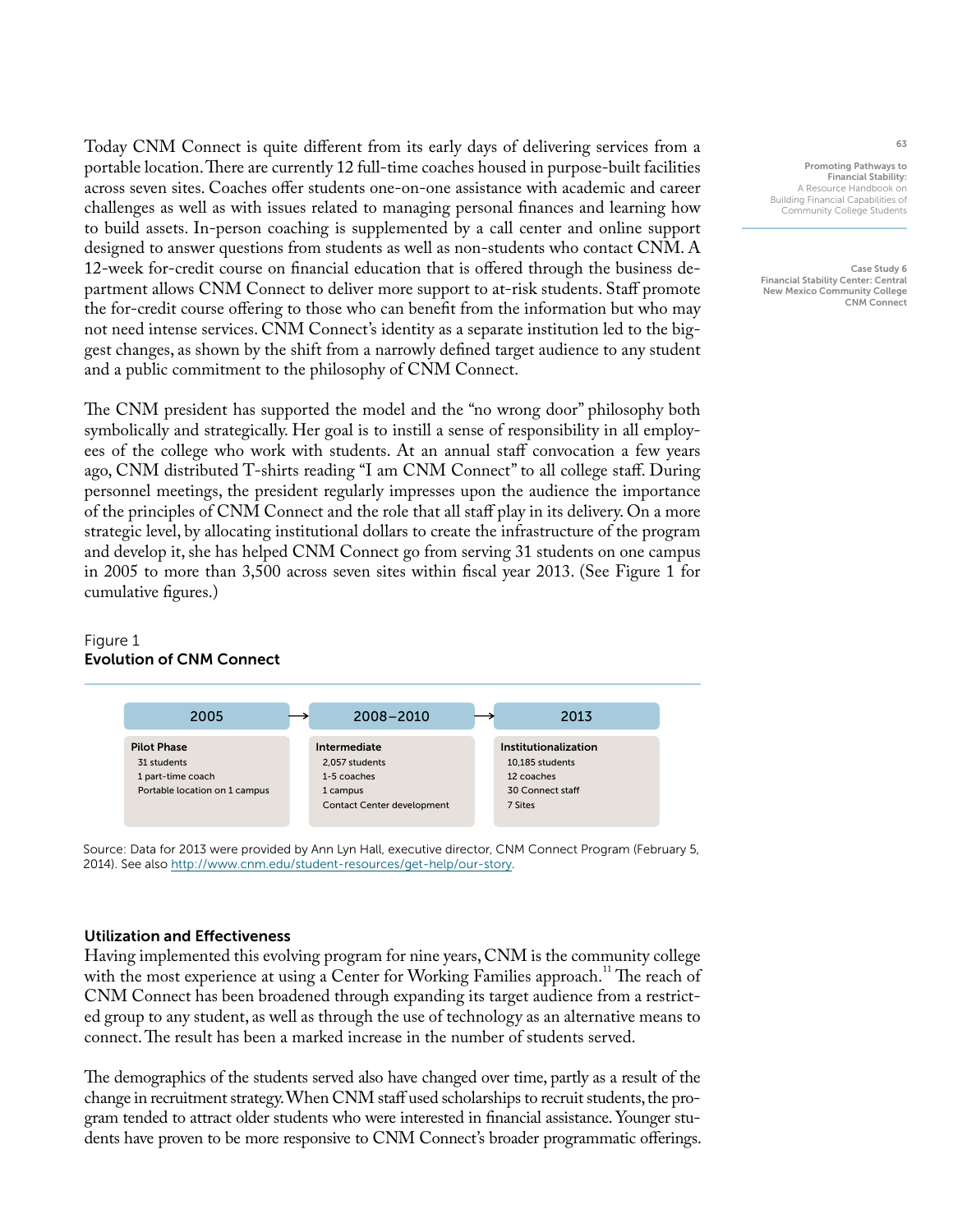

Figure 2 Term-to-term Student Retention by Receipt of CNM Connect Services



Case Study 6 Financial Stability Center: Central New Mexico Community College CNM Connect

Source: Ann Lyn Hall, executive director, CNM Connect Program (February 5, 2014).

Of the services currently offered, the most utilized are in the areas of education and training. This is followed by income and work supports, primarily in the form of financial assistance to students, and then by financial services.<sup>1</sup>

The underlying principle of CNM Connect is that bundled services meet the needs of students better than a fragmented approach to service delivery. The extent to which students access multiple services varies. Of the 2,086 CNM students served in 2010, 56% received services falling under two of the three core pillars of the CWF approach, and 30% received services in all three pillars. $^{13}$  A 2009 study of CNM students who received CWF services found that those who received bundled services from more than one core pillar were four times more likely to achieve short-term-indicator outcomes (e.g., receive a scholarship or attend college in the next semester or receive financial aid) and four times more likely to achieve major economic outcomes (e.g., remain in a job more than 12 months or receive an employment certificate or earn a GED) than students who did not receive bundled services.

Relative to the term-to-term retention rate at CNM as a whole, for the past three years, CNM Connect has observed a higher percentage of returning students. (See Figure 2.)

Additional indicators of CNM Connect's program performance will be derived from a national study testing the effectiveness of participation in the Suncat Savings Challenge (CNM Connect's IDA program). It will provide CNM Connect with access to such indicators of financial capabilities as savings behavior and money management among students who are interested in participating in a matched savings program. The study will include random assignment of 600 interested and eligible students into program and comparison groups.<sup>15</sup>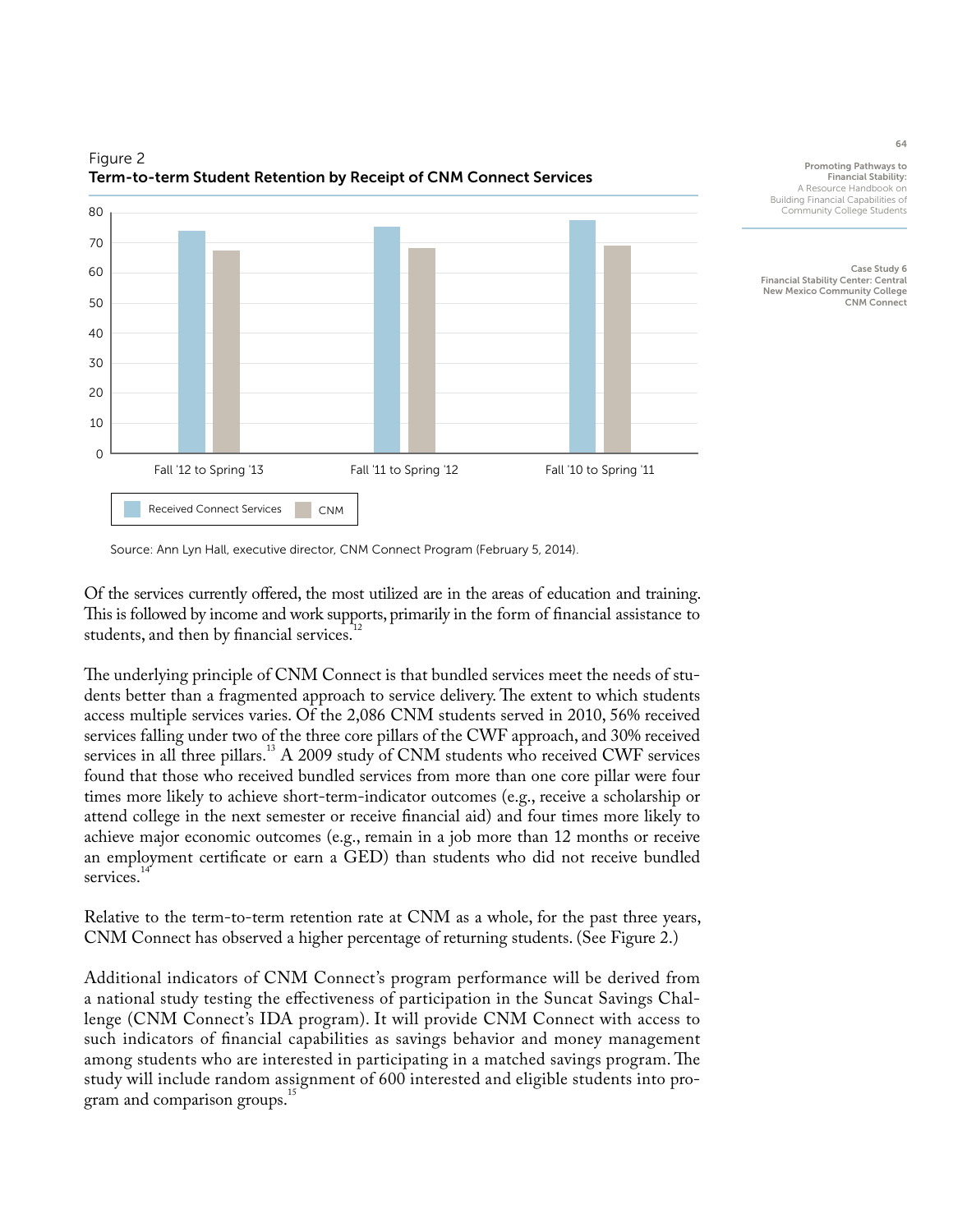## Success, Challenges, and Funding

Strong leadership at the institutional level has been critical to the success of CNM Connect, but it has also been essential to have multiple levels of leadership. While the college president has lent support in visible and strategic ways, she also handed much of the responsibility to the team that led the implementation and that now handles the ongoing operation of CNM Connect. The team that led the effort has been successful partly due to their initiative and follow-through but also because they've earned the respect of the CNM community by demonstrating a strong commitment to students' success and to the value of CNM Connect to the institution.

CNM Connect's leadership plays a role that is not always welcome in college settings namely, challenging the status quo—but their colleagues have come to expect it from them. In effect, CNM Connect has become a model of successful collaboration. While its growth has been robust, challenges accompanying the rise from a boutique model to an institutionalized one remain.

Just as in the pilot in 2005, CNM Connect had to work out some kinks to ramp up, and it continues to do so as it has grown. In keeping with the philosophy of CNM Connect, one goal is to ensure that all employees exemplify the value of the model through their work, and methods for bringing Academic Affairs and faculty members into the model are being developed. For instance, CNM is piloting a faculty fellows program that would excuse faculty from teaching for a year so that they could take on projects in their area of expertise that support the goal of student success.

As the program has become institutionalized, CNM Connect has recognized the need to adopt the same data tracking system that is used by the college. It was difficult for the CNM community to communicate with students when the college and CNM Connect were using different information-sharing platforms.

CNM Connect has benefited from a combination of outside funding, starting with the Annie E. Casey Foundation in 2005, and institutional-level strategies to help bring the model to scale. Grant funding has been imperative to CNM Connect's growth, but many funders are more interested in funding projects rather than operations. Whenever a new approach demonstrates positive results, CNM Connect has found it necessary to seek alternative funding streams to keep it going. This was especially challenging three years ago, when CNM faced a 30% budget cut. In search of a solution, the college developed an incentivized early-retirement program that was used by at least 80 staff members. This paved the way for reallocating dollars to the growth and institutionalization of CNM Connect.

CNM Connect's leadership saw value in thinking about scalability even during the initial pilot phase. To this day, if CNM leadership does not see the value in sustaining a grant-fundable position beyond the life of a grant, more likely than not, CNM Connect would decline such an opportunity for funding. Thinking about what the model, if institutionalized, would look like through the different phases of growth has greatly influenced the current shape of CNM Connect. That said, after nine years of learning, modifications, and growth, CNM Connect's executive director regards the early efforts to find an appropriate target audience for the pilot as a valuable decision.

Promoting Pathways to Financial Stability: A Resource Handbook on Building Financial Capabilities of Community College Students